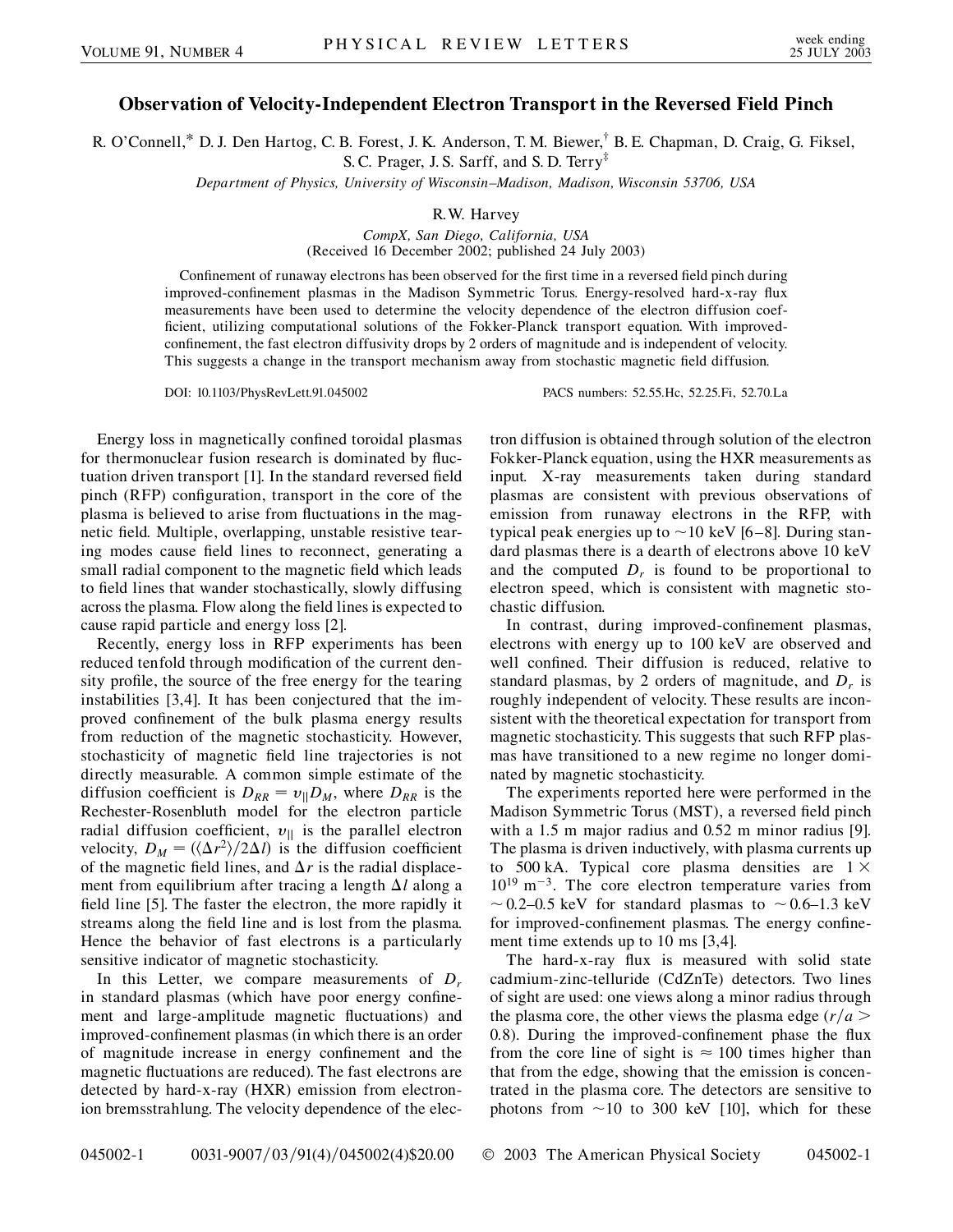plasma conditions is dominated by bremsstrahlung since it is above the energy for known line emission. X-ray events are digitized directly, providing superb noise and pileup immunity with zero dead time. Energy resolution is limited only by the detector resolution ( $\sim 10\%$  of photon energy). Count rates up to 500 kHz can be resolved, with submicrosecond accuracy for timing of individual x-ray events [11].

The measured x-ray fluxes are compared with simulations using the Fokker-Planck code CQL3D [12], which solves for the bounce-averaged electron distribution  $f(u, \theta, r)$  as a function of momentum per unit mass ( $u =$  $p/m$ , pitch angle in velocity space ( $\theta$ ), and radius (*r*). The fully relativistic solution, needed for calculations using electron energies up to  $\sim$ 100 keV is computed from the self-consistent evolution of test particles defined by Maxwellian distributions with the measured profiles of electron density  $(n_e)$ , and electron and ion temperature  $(T_{e,i})$ . Impurity concentration, important for resistivity and bremsstrahlung modeling, is simulated by the inclusion of a single high *Z* impurity species. Current profiles and the mean-field 2D magnetic flux surfaces are supplied by equilibrium reconstruction [13].

The code determines the bounce-averaged electron distribution function, governed by the Fokker-Planck (FP) equation:

$$
\frac{df}{dt} = \nabla_{\mathbf{u}} \cdot \Gamma_{\mathbf{u}} + R(f). \tag{1}
$$

The FP operator  $\nabla_{\mathbf{u}} \cdot \Gamma_{\mathbf{u}} = C(f) + E(f)$ , where  $C(f)$  is the Coulomb collision term and  $E(f)$  is the electric field term. The radial diffusion operator  $R(f)$  is composed of a diffusive part and an advective part:

$$
R(f) = \frac{1}{r} \frac{\partial}{\partial r} r \left[ D_{\rho} \left( \frac{v_{\parallel}}{v_{th}} \right)^{\alpha} \frac{\partial}{\partial r} - V_r \right] f, \tag{2}
$$

where  $D_{\rho}$  is the spatially varying radial diffusion coefficient for the bulk electrons,  $v_{\parallel}$  is the parallel electron velocity,  $v_{\text{th}}$  is the electron thermal velocity, and  $V_r$  is the pinch velocity, which is chosen to balance the diffusion losses automatically and preserve the input density profile. The overall electron particle diffusion is  $D_r =$  $D_{\rho}(v_{\parallel}/v_{\text{th}})^{\alpha}$ .  $D_{\rho}$  governs the overall level of diffusion and the parameter  $\alpha$  changes the velocity dependence of the diffusion:  $\alpha = 1$  corresponds to a diffusion model consistent with stochastic magnetic transport;  $\alpha = 0$  allows no energy dependence to the diffusion coefficient, suggestive of diffusion driven by electrostatic fluctuations. Solution for  $D<sub>o</sub>$  and  $\alpha$  is obtained by varying these quantities in  $R(f)$  to match simultaneously the resistivity profile and HXR flux.

The resistivity profile most strongly constrains the bulk electron radial diffusion coefficient, represented by  $D<sub>o</sub>$ . An initial guess for the parallel electric field  $[E_{\parallel} =$  $(\mathbf{E} \cdot \mathbf{B})/|B|$  profile is given by the product of the measured parallel current density  $[J_{\parallel} = (\mathbf{J} \cdot \mathbf{B})/|B|]$  [14] and the computed Spitzer resistivity (based on the input density, temperature, and impurity concentration profiles). This determines the operator term  $E(f)$ . An initial guess for  $D_{\rho}$  is specified. The CQL3D code then solves the Fokker-Planck equation for the electron distribution function which is then used to compute the resistivity directly, including neoclassical, radial transport, and fast electron effects. The computed  $J_{\parallel}$  is compared with the experimental value, giving a new estimate for the parallel electric field. This process is repeated iteratively until a self-consistent  $E_{\parallel}$  and  $J_{\parallel}$  are found. At this point, the resistivity profile is compared with the measured value from equilibrium reconstruction. The value of *D* is varied, and the code is reexecuted until a best match is found.

The HXR flux most strongly constrains the velocity dependence of the diffusion, represented by  $\alpha$ . The computed line-integrated HXR flux is compared with the measured value, and  $\alpha$  is varied and the code reexecuted until the best match is found. The modeling has been applied to both standard and improved-confinement plasmas.

Standard plasmas in MST are characterized by largeamplitude magnetic fluctuations, high Ohmic input power, and low HXR flux. The core magnetic fluctuation level is typically 1–2% of the equilibrium field strength, but increases transiently to  $\sim$ 4% during sawtoothlike reconnection events [15]. The radial component of the fluctuations allows field lines to deviate from closed flux surfaces. This results in field lines which, it is believed, wander stochastically across the plasma. There is strong evidence linking magnetic fluctuations to transport, both from probe measurements of magnetic fluctuations [16] and from comparison of the bulk thermal conductivity with the theoretical expectation for stochastic magnetic transport [17]. This model of diffusion corresponds to  $\alpha = 1$  in Eq. (2).

The measured profiles of temperature, density, and *J*jj for a 400 kA standard plasma shown in Fig. 1 (dashed lines) were used for the modeling. Best fit to both the resistivity profile and the HXR flux is found for  $D_{\rho}$  =  $25 \text{ m}^2/\text{s}$  and  $\alpha = 1$ , as shown in Fig. 2 (dashed lines). Thus, transport in standard plasmas is found to be consistent with stochastic magnetic field diffusion.

MHD calculations have shown that the addition of appropriate edge current using auxiliary current drive could reduce the tearing mode fluctuations and associated transport [18]. Recent MST experiments using an inductive technique called pulsed poloidal (or parallel) current drive (PPCD) have achieved this. There is a reduction in the tearing mode amplitudes, and the energy confinement time increases by an order of magnitude [3]. Simultaneously, the HXR flux due to emission from runaway electrons increases by at least 2 orders of magnitude and its fall-off with increasing energy slows.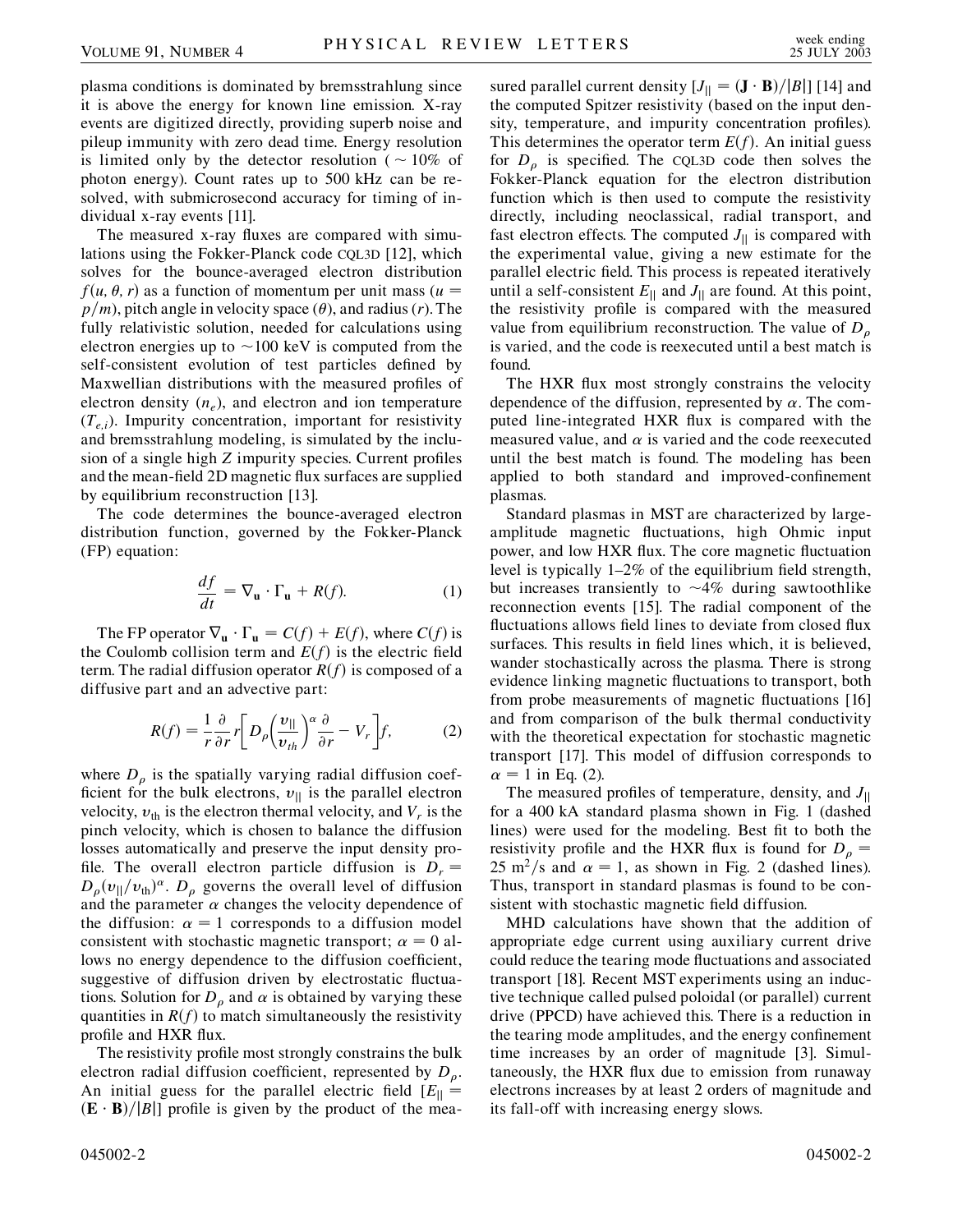

FIG. 1 (color online). Radial profiles of plasma parameters during standard discharges (dashed lines) and PPCD (solid lines), (a) the electron temperature, (b) the electron density, (c) the parallel current density and (d) the electron heat diffusivity.

Figure 3 shows the HXR emission from runaway electrons as the plasma enters PPCD induced improvedconfinement period. The HXR flux is extremely low before the application of PPCD and the magnetic fluctuation amplitude ( $\overline{b}$ ) is 2–3%. At 8 ms PPCD is initiated; by  $\sim$ 11 ms the additional current driven has begun to reduce the resistive tearing modes [Fig. 3(b)], and  $\bar{b}$  drops to  $\langle$ 1% and a HXR signal emerges [Fig. 3(a)]. At  $\sim$ 16 ms the flux saturates. By  $\sim$  20 ms the driven current profile control ends; the resistive tearing modes grow, and the HXR flux drops rapidly back to zero, as is expected with the return to stochastic magnetic dominated transport. Figure 1 also shows the measured electron and current density profiles during PPCD at 16.5 ms into a typical discharge. The discharges are chosen to have the same electron density ( $n_e \approx 1.2 \times 10^{19} \text{ m}^{-3}$ ) as the standard plasma case. The core electron temperature during the PPCD discharge is  $\sim$ 800 eV, approximately double the standard plasma value. The measured heat diffusivity  $\chi_e$ is approximately an order of magnitude lower during PPCD plasmas compared with standard plasmas [17], as shown in Fig. 1(d).

Simple analysis of the emission spectrum suggests a change in the transport mechanism. During PPCD the



FIG. 2 (color online). Measured HXR flux for standard plasma (dashed histogram) is best fit (dashed curve) using a diffusion coefficient proportional to the parallel electron velocity ( $\alpha = 1$ ). Measured HXR flux in improved confinement plasma (solid histogram) is best fit (solid curve) using diffusion coefficient which is velocity independent ( $\alpha = 0$ ).

measured particle confinement time is  $\sim$  5 ms [19]. Stochastic magnetic transport models imply smaller confinement time for higher energy electrons. Their velocity is  $\geq 10$  times the bulk thermal velocity, so a confinement time of *<*0*:*5 ms is expected. Yet, for the measured electric field ( $\sim 0.4$  V/m), *collisionless* acceleration of an electron to 100 keV would require  $\sim$ 3 ms (longer with collisions). This is similar to the bulk electron confinement time. In this time the electron travels  $\approx 100$  km. This suggests that stochastic magnetic transport, which adequately describes standard plasmas, is not a good model for PPCD plasmas. It should be noted that despite



FIG. 3. The integrated HXR flux for energy beyond 20 keV (a) and the rms fluctuation amplitude as a percentage of the equilibrium field (b) versus time for a 400 kA improved confinement PPCD discharge. Modeling shows that this flux corresponds to a runaway electron population of  $\sim$  1–2%.